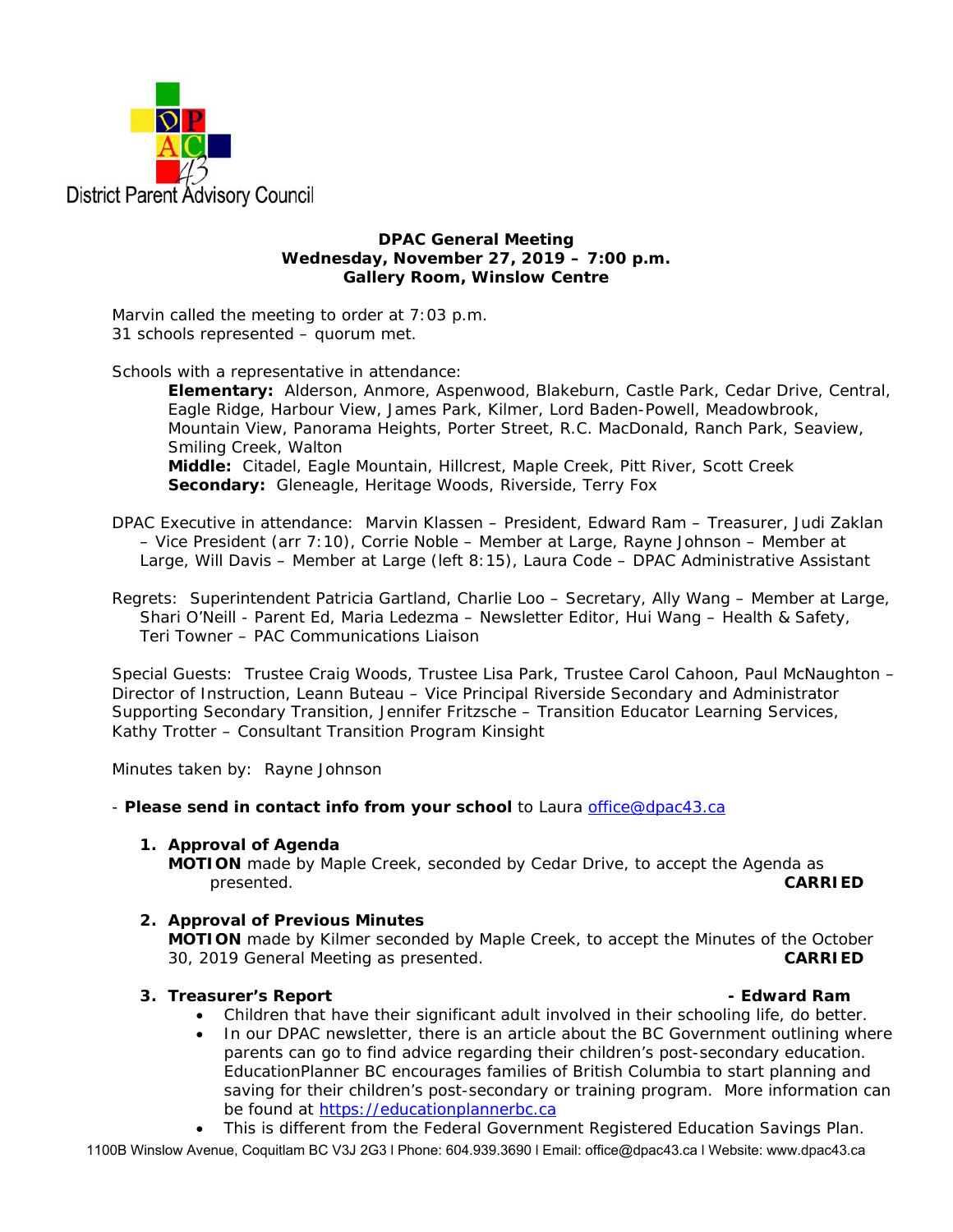- We spent \$347.70 on our Mental Health First Aid presentation, money for Admin & Payroll as well as telephone in the office. Currently have \$29,490.06 in our account.
- DPAC would encourage all schools in SD43 to be participants of BCCPAC.

## **4. Superintendent's Report - Paul McNaughton**

- Board meeting was on Tuesday, Nov  $26<sup>th</sup>$  and the Superintendent gave a detailed report on what has been happening in our district. You can find the report on the SD43 website www.sd43.bc.ca
- Flection of Board Chair and Vice-Chair
- Change in budget process. The collection of input from partner groups and the public will be moved up so the Board will have the opportunity to hear information before the budget is done.
- Learning Services did a presentation on Gifted Education.

# **5. Changes and Supports SD43 Provides -Paul McNaughton, Leann Buteau, Jennifer Fritzsche**

- SD43 has a team that helps students with diverse needs transition from school into the workplace. Diverse or complex needs means students in low-incidence categories which would be kids with Ministry-identified needs in Category A, Category C, Category D, Category F, Category G, trying to collaborate with kids in Category H.
- The vision is to create personalized, strength-based transition plans for kids with diverse needs.
- The goal is to place 60 students, this year, in work experience placements.
- Collaboration with outside agencies STADD, MCFD, CLBC, Work BC
- Use PATH (Planning Alternative Tomorrow w/ Hope)
- Transition Planning is beneficial for all kids, but kids with complex needs need a team of people planning with them.
- Working on creating a digital student portfolio.
- Success is helping all students leave school with either a Dogwood Diploma (traditional 80 credit graduation certificate) or Evergreen Certificate (a learning certificate).

## **6.** Kinsight **- Kathy Trotter is a set of the set of the set of the set of the set of the set of the set of the set of the set of the set of the set of the set of the set of the set of the set of the set of the set of the**

- Provides a range of services for adults with intellectual and developmental disabilities as well as supports for children and youth.
- Tonight's presentation focused on the Family and Individual Support Program.
- To tie into the last presentation, Kinsight also supports the transition to and throughout adulthood with information, referrals and connections.
- Helps with completing applications for government funded services.

- **7. PAC Successes Orion Huel from Lord Baden Powell Elementary** • In addition to the SD43 recycling program, a need was identified for additional
	- recycling for batteries and markers. The simple solution was to add boxes for these items. Staples recycles markers and Return It Express can take batteries. At this point, it is up to parents to recycle these items on their own time.
	- For fundraising, the Flip Give App has proven to be quite successful. It is an easy app to use for online shopping https://www.flipgive.com/r/816410
	- Pacific Mobile Depot will take hard to recycle items like soft plastics, from granola bars (for example), every third Saturday of the month at Glen Elementary.

# **8. Executive Reports - DPAC Executive**

• The BCCPAC DPAC Summit was held on Nov. 15<sup>th</sup> & Nov. 16<sup>th</sup>. Our President and Vice-President attended this event. It was an excellent Summit, full of lots of